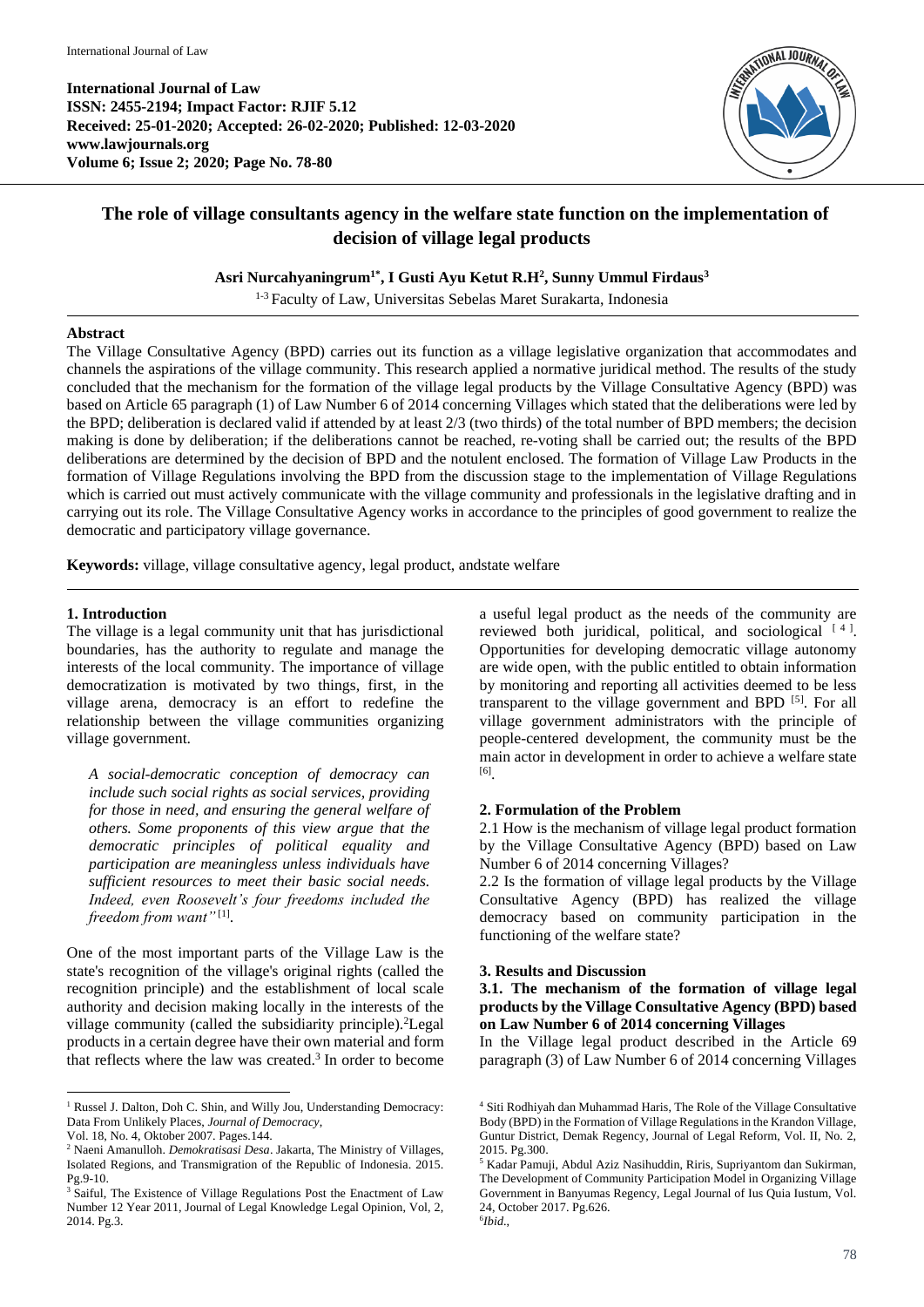which states that the Village Regulation is determined by the Village Head after being discussed and agreed upon by the Village Consultative Agency. The Village Regulation Draft in the Article 69 paragraph (4) states that regarding the Village Revenue and Expenditure budget, levies, spatial planning, and Village Government organizations must obtain an evaluation from the Regent/ Mayor before being stipulated as a Village Regulation.

Article 65 paragraph (1) of Law Number 6 Year 2014 concerning Villages states that the Village Consultative Body's deliberation mechanism is explained as follows:

- 1. the deliberation of the Village Consultative Body is led by the leadership of the Village Consultative Agency;
- 2. the deliberation of Village Consultative Council is declared valid if attended by at least 2/3 (two thirds) of the total number of members of the Village Consultative Agency;
- 3. the decision making is done by using deliberation in order to reach consensus;
- 4. if consensus agreement cannot be reached, decision making shall carried out by voting;
- 5. the voting as referred to in letter d is declared valid if it is approved by at least  $\frac{1}{2}$  (one half) plus 1 (one) of the total number of members of the Village Consultative Agency present in the venue; and
- 6. the results of the deliberations of the Village Consultative Agency are determined by the decision of the Village Consultative Agency and attached with the notulent of the deliberations made by the secretary of the Village Consultative Agency.

Article 82 paragraph (5) of Law Number 6 of 2014 concerning Villages states that in the context of overseeing the implementation of village development, the village community participates in the Village Conference to respond to reports on the implementation of Village Development. Regarding the procedures for drafting regulations in the Village set forth in Article 83 and Article 84 of Government Regulation Number 43 of 2014 concerning Regulations for Implementing Law Number 6 of 2014 concerning Villages as follows:

# **Article 83**

- 1. The village regulation draft was initiated by the Village Government.
- 2. The Village Consultative Agency can propose a draft Village regulation to the village government
- 3. The draft of village regulations as referred to in paragraph (1) and paragraph (2) must be consulted with the Village community to obtain input.
- 4. The village regulation draft as referred to in paragraph (2) is determined by the village head after being discussed and agreed with the Village Consultative Agency.

# **Article 84**

 $\overline{a}$ 

1. The draft of village regulations that have been mutually agreed upon are conveyed by the leadership of the Village Consultative Agency to the village head to be determined to be a village regulation no later than 7

(seven) days from the date of agreement. The village regulation draft as referred to in paragraph (1) must be determined by the village head by signing at the latest 15 (fifteen) days from the receipt of the village regulation draft from the leadership of the Village Consultative Agency.

- 2. The village regulations are declared is valid and have binding legal force since they are promulgated in the Village Gazette and Village News by the Village Secretary.
- 3. The village regulations that have been enacted as referred to in paragraph (3) are submitted to the regents/ mayors as guidance and supervision materials no later than 7 (seven) days after they are enacted.
- 4. The village regulations must be disseminated by the village government.

Based on the above explanation, the mechanism for the formation of village legal products by the Village Consultative Agency (BPD) based on Law Number 6 of 2014 concerning Villages includes formulating Village Regulations together with the village government in which the process is carried out by the BPD and to the village in formulating village regulations contains inviting BPD members to convey their intention to form village regulations by submitting the main points of the proposed village regulations; BPD submits draft village regulations: BPD provides input or proposals to complete or perfect village draft regulations; the chairperson of the BPD submits the proposal to the agenda; BPD holds a meeting to get a joint agreement with the community. After that the village regulations or village products are established together with the Village Government, then they are approved and approved and determined as a legal product.

# **3.2 The implementation of the formation of village legal products by the Village Consultative Agency (BPD) in realizing the village democracy based on community participation in the function of the welfare state**

The Village Consultative Body in the formation of village legal products as an embodiment of village democracy will refer to the Laws and Regulations that contain the involvement of the Village Consultative Body in making village legal products. Then what will become the next benchmark is to use the principle of good government or the general principle of good governance contained in Law Number 28 of 1999 concerning State Administration that is Clean and Free of Corruption, Collusion and Nepotism in order to create a law-aware society as well as a member of the Village Consultative Agency that belong to it.

Jurgen Habermas argues that guaranteeing the welfare of all people is central to the modern state. Furthermore, according to Habermas, the guarantee of the welfare of all the people in question is manifested in the protection of "The risk of unemployment, accident, ilness, old age, and death of the breadwinner must be covered largely through welfare provisions of the state"<sup>[7]</sup>.

Village communities can express their aspirations, suggestions or opinions in village deliberations in addition to routine meetings attended by members of the Village Consultative Body representative region that refers to the

<sup>7</sup> Gianfranco Poggi, *The Development of the Modern State Sosiological Introduction*, California: Standford University Press, 1992, page. 126.